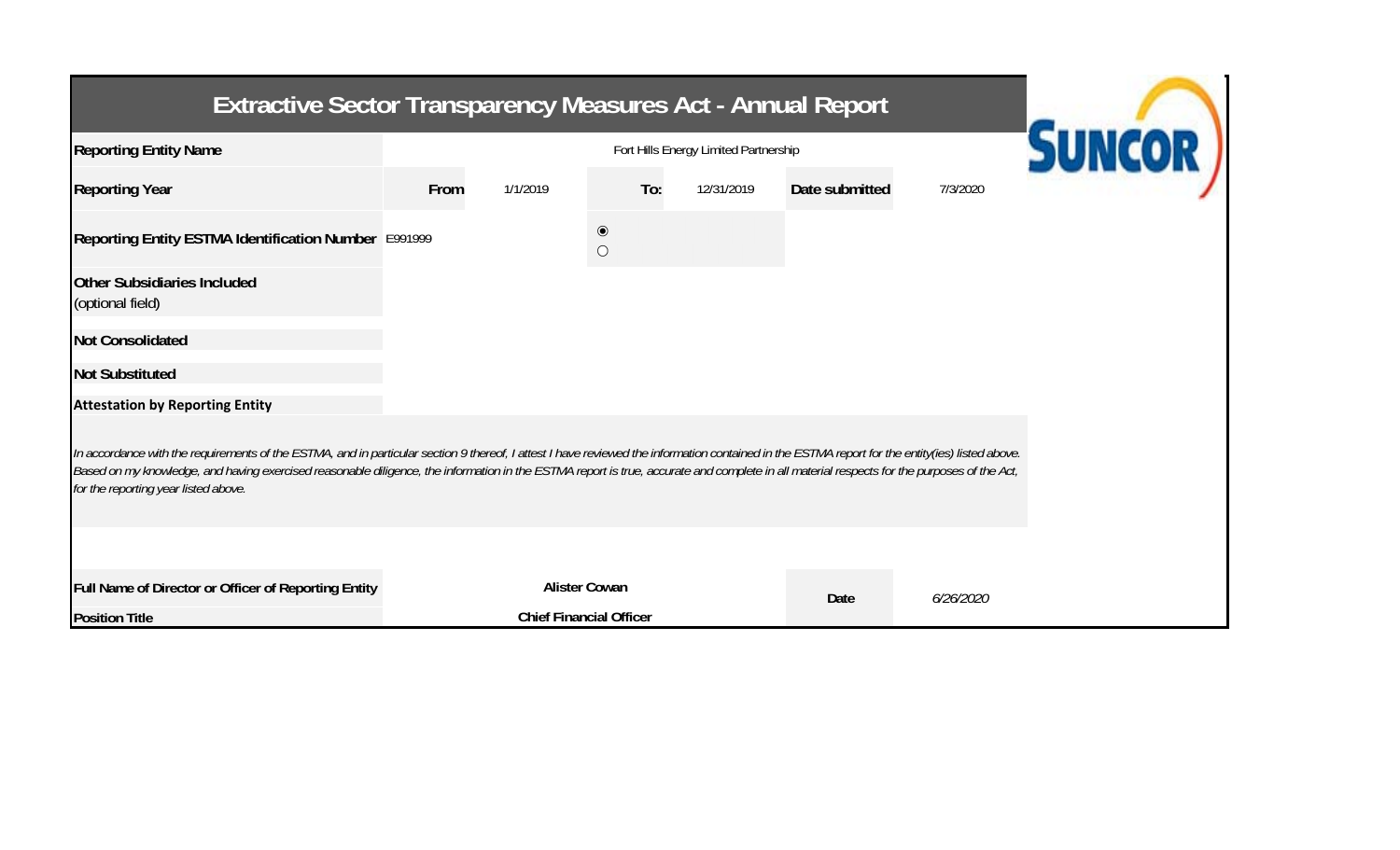| <b>Extractive Sector Transparency Measures Act - Annual Report</b> |                                                                                                                  |                                                                                  |                               |            |                      |                                   |        |                   |                                           |                                      |              |
|--------------------------------------------------------------------|------------------------------------------------------------------------------------------------------------------|----------------------------------------------------------------------------------|-------------------------------|------------|----------------------|-----------------------------------|--------|-------------------|-------------------------------------------|--------------------------------------|--------------|
| <b>Reporting Year</b>                                              | From:                                                                                                            | 1/1/2019                                                                         | To:                           | 12/31/2019 |                      |                                   |        |                   |                                           |                                      |              |
| <b>Reporting Entity Name</b>                                       | Fort Hills Energy Limited Partnership                                                                            |                                                                                  | Currency of the CAD<br>Report |            |                      |                                   |        |                   |                                           |                                      |              |
| <b>Reporting Entity ESTMA</b><br><b>Identification Number</b>      |                                                                                                                  | E991999                                                                          |                               |            |                      |                                   |        |                   |                                           |                                      |              |
| <b>Subsidiary Reporting Entities (if</b><br>necessary)             |                                                                                                                  |                                                                                  |                               |            |                      |                                   |        |                   |                                           |                                      |              |
| Payments by Payee                                                  |                                                                                                                  |                                                                                  |                               |            |                      |                                   |        |                   |                                           |                                      |              |
| Country                                                            | Payee Name                                                                                                       | Departments, Agency, etc<br>within Payee that Received<br>Payments <sup>21</sup> | <b>Taxes</b>                  | Royalties  | Fees                 | Production<br><b>Entitlements</b> |        | Bonuses Dividends | Infrastructure<br>Improvement<br>Payments | <b>Total Amount paid</b><br>to Payee | <b>Notes</b> |
| Canada                                                             | Government of Canada                                                                                             |                                                                                  |                               |            |                      |                                   |        |                   |                                           | 160,000                              |              |
| Canada - Alberta                                                   | Government of Alberta                                                                                            |                                                                                  |                               |            |                      |                                   |        |                   |                                           | 83,140,000                           |              |
| Canada - Alberta                                                   | Municipality of Wood Buffalo (Alberta)                                                                           |                                                                                  |                               |            |                      |                                   |        |                   |                                           | 74,750,000                           |              |
| <b>Additional Notes:</b>                                           | - All payments are reported in Canadian dollars.<br>- All amounts have been rounded to the nearest \$10,000 CAD. |                                                                                  | 74,730,000                    | 79,830,000 | 1010101000<br>20,000 |                                   | $\sim$ |                   |                                           |                                      |              |

in a complete the complete state of the complete state of the complete state of the complete state of the complete state of the complete state of the complete state of the complete state of the complete state of the comple

-